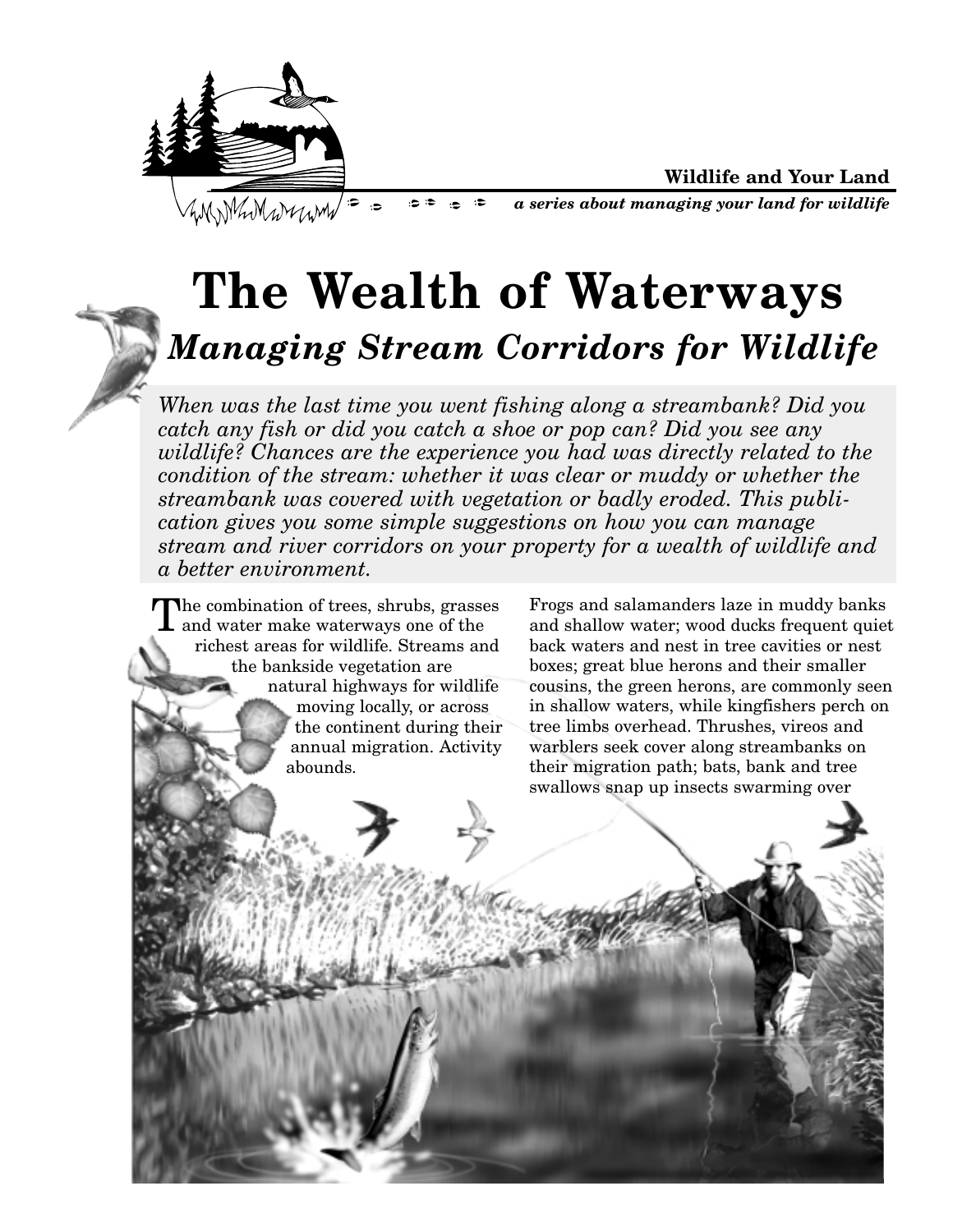water; and pheasants winter in brush or cattails along stream edges. Wooded streams provide daytime cover for deer, raccoons, opossums, foxes, and other animals that travel across farm fields during the night. Beavers gnaw and topple trees, while river otters sport about on the banks.

Trees attract insects that wildlife feed on, shade the water, and supply enriching organic nutrients. Fallen trees serve as cover for fish, and basking areas for snakes and turtles. Waterways flanked by open fields and meadows provide excellent food, cover and nest sites for badgers, meadowlarks, horned larks, killdeer, grasshopper and vesper sparrows and marsh hawks.

Wisconsin has an abundance of waterways. From the cold, clear waters of the St. Croix to the heavily industrialized upper Fox River; from the lazy Mississippi and lower Wisconsin Rivers to countless swift, bubbling trout streams. Whether your land is adjacent to a small stream, large river, an agricultural ditch, or only sometimes has a stream flowing through it after snowmelt or following periods of heavy rain, you are fortunate. You are also in a good position to improve the stream for wildlife, prevent flood and streambank erosion, and curb the drainage of fertilizer and other pollutants. Whatever your goals—wildlife, timber, water for cattle, or a combination, a stable streamside environment just makes good sense.

## *Managing Stream Corridors for Wildlife*

## GY**Keep streambanks green**

You can help provide adequate wildlife habitat, prevent erosion and keep stream quality high for you and your neighbors downstream by maintaining a buffer strip along rivers and streams. These buffers should be 100-200 feet wide. If the stream running through your property has a poor buffer strip or none at all, you can widen or re-establish it by replanting grasses, shrubs or trees. In southern Wisconsin, white ash, black walnut, silver maple, cottonwood, river birch, and red maple can be successfully grown from seedlings. In northern Wisconsin, alder, aspen, black ash, American elm, balsam fir and white spruce grow well. Black spruce and tamarack are found in boggy areas. As these trees age, many form cavities that provide homes for squirrels, raccoons, woodchucks, and other cavity dwelling wildlife. In areas of high beaver density, you may want to consider planting evergreens, though

beaver have been known to girdle even some of these.



*Whether you own streamside property surrounded by woodlands or farm fields, a 100-200 foot buffer strip is essential to provide wildlife habitat, prevent siltation of the stream and to absorb chemical runoff.*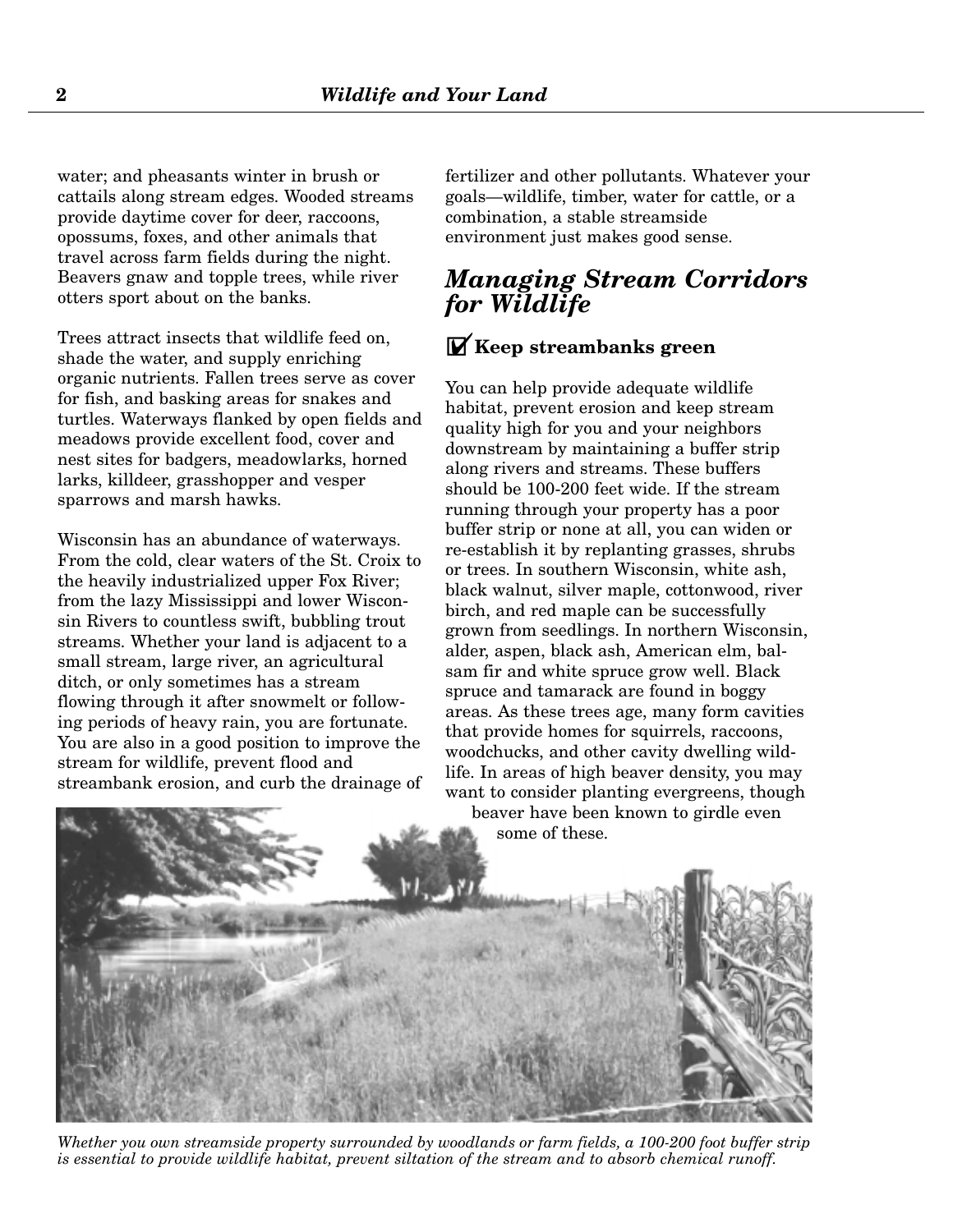

If you don't have the time or money to plant trees, then simply stop mowing, cultivating or logging the corridor and let nature take its course. This process takes longer, but requires the least amount of labor and cash. Aspen, silver maple, willow and elm will probably be the first to appear. Slower growers, such as hickories, oaks, and black walnuts may not take root for years. However, cottonwood, black ash, silver and red maple, willow, elm, and river birch have light seeds which germinate when they land on bare soil.

Maintaining strips of bare soil near existing trees may encourage seeding, however, first cut any undesirable trees and shrubs such as box elder, buckthorn, or Tartarian honeysuckle. Shrubs such as highbush cranberry, ninebark, silky, grey and red-osier dogwood, serviceberry, alder and hazelnut provide food, cover and nest sites for a variety of birds. If possible, it's a good idea to have a mixture of fast and slow growing trees. The fast growing trees will provide cavities much earlier. In later years, the slower growing, longer-lived trees will serve as replacements.

### GY**Harvest streamside timber with care**

Wooded streams, with their variety of trees, shrubs, tangled vines and vital supply of water, make these habitats especially critical to wildlife. Here, animals find an abundance of food, dens, roosts, nesting sites, and safe travel lanes. Trout and other fish benefit from the cool shade and from the occasional fallen tree. The same streamside trees which provide excellent wildlife food, particularly swamp white oak and black walnut, also represent high value trees which you may be tempted to harvest. Cutting timber along a stream, however, can seriously damage the quality of the stream and the benefits to wildlife unless special care is taken.

If you must harvest timber along a streamside, protect a strip of woods directly along the banks at least 100 to 200 feet wide. This strip will act as a buffer to trap soil, fertilizer and pesticides washing down from surrounding farm fields. Place logging roads and skid trails as far from the stream as possible to avoid altering the stream or causing erosion. Utilize selective harvest techniques to maintain a good mix of tree ages and heights and do not over-harvest, especially black walnut and oak, which are important sources of wildlife food. Leave at least one to six snags or den trees per acre for cavity-dwelling birds and mammals. Also, avoid removing trees that have fallen into the stream or appear ready to do so. When they eventually fall, they create excellent habitat for fish and loafing areas for ducks, turtles and amphibians. Remove trees only if they are causing problems in the stream.

### GY**Control livestock access**

Though it is tempting to use streams as watering holes for your livestock, repeated use destroys wildlife habitat, erodes streambanks and pollutes the water. You can simply and effectively solve this problem by erecting